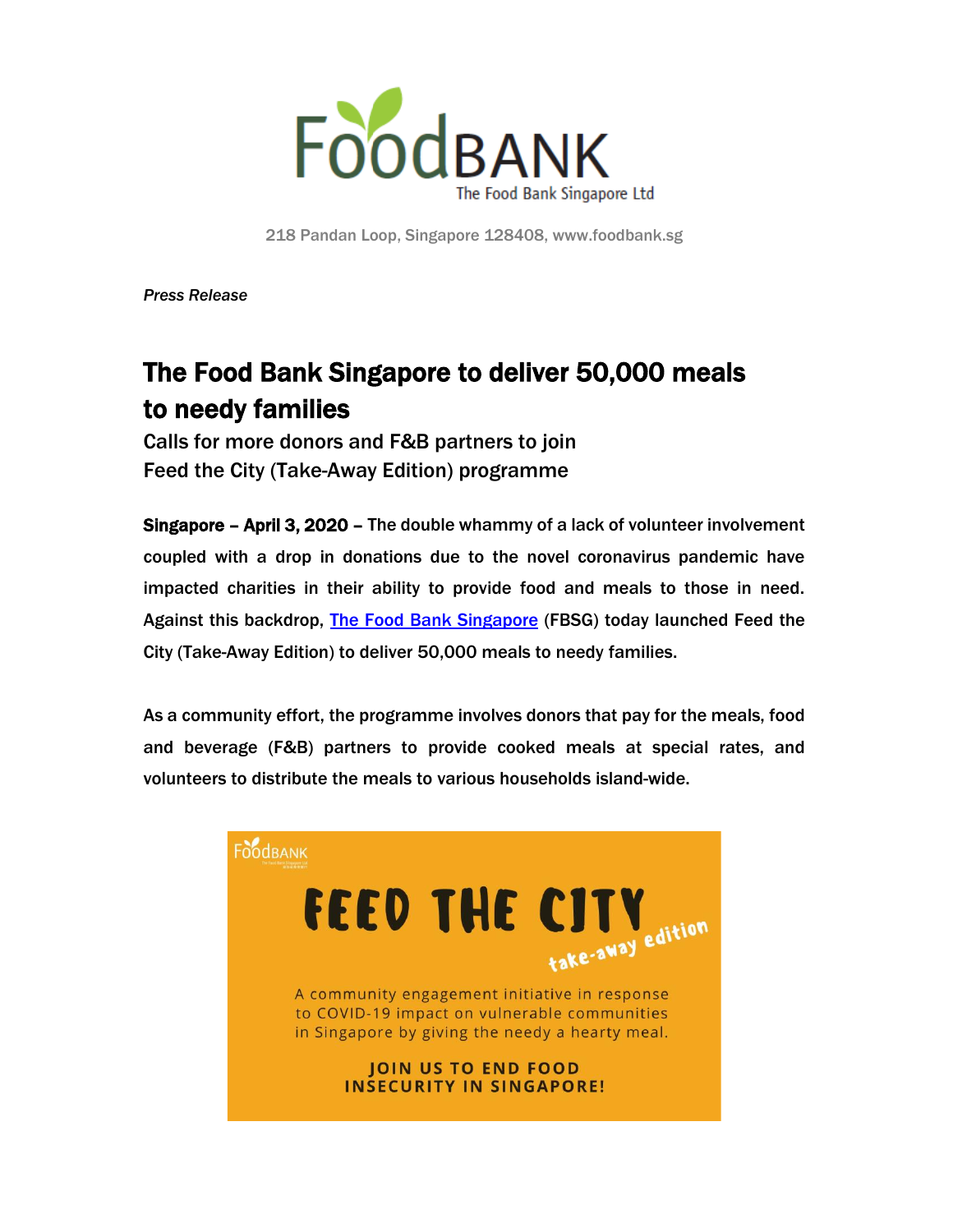"FBSG is committed to take on the crucial role during such uncertain times to continuously provide food to vulnerable communities and remain fully operational to ensure no one gets left behind. We are issuing a rallying call to sponsors and F&B outlets to come on board Feed the City (Take-Away Edition)," said Nichol Ng, Cofounder of FBSG.

Through this programme, FBSG is building a tripartite model involving donors, F&B outlets and charities in dealing with the social and economic impact caused by COVID-19. It hopes to give F&B retailers that are badly hit a fighting chance of surviving this, while giving the underprivileged an opportunity to enjoy meals that are otherwise inaccessible to them.

"Many of the underprivileged are the ones who are likely on hourly wages and may be also the first to be let go when circumstances take a turn for the worse. We also want to do a shout out to charities that have the funds to cook meals but are lacking in volunteers at this point to look at supporting their local F&B establishments instead. By supporting F&B retailers, we hope to join the COVID-19 fight on all fronts," said Ng.

#### Geneco and Grain Singapore joins the fight

First to come on board as a donor is Geneco, brand of YTL PowerSeraya (Singapore's second largest power generation company), with a pledge of 1,000 meals. The leading electricity retailer this week launched a social media campaign o[n Facebook](https://www.facebook.com/568006360226821/posts/1147937708900347/?sfnsn=mo) and [Instagram](https://www.instagram.com/p/B-Y4tlHDSaU/?igshid=128ep72gwj1su) to encourage individuals to share the post and tag a friend. For every share and tag, Geneco will donate a meal. FBSG is also a partner of Geneco's ChangeMakersSG initiative, which brings together like-minded organisations who share Geneco's vision to build a sustainable future.

"Geneco strongly believes in powering the change for the community and we are glad to be able to support FBSG. The small simple act of an individual can make a big difference and go a long way to help the less unfortunate, which in essence is why we started our ChangeMakersSG. Hence, we would like to rally Singaporeans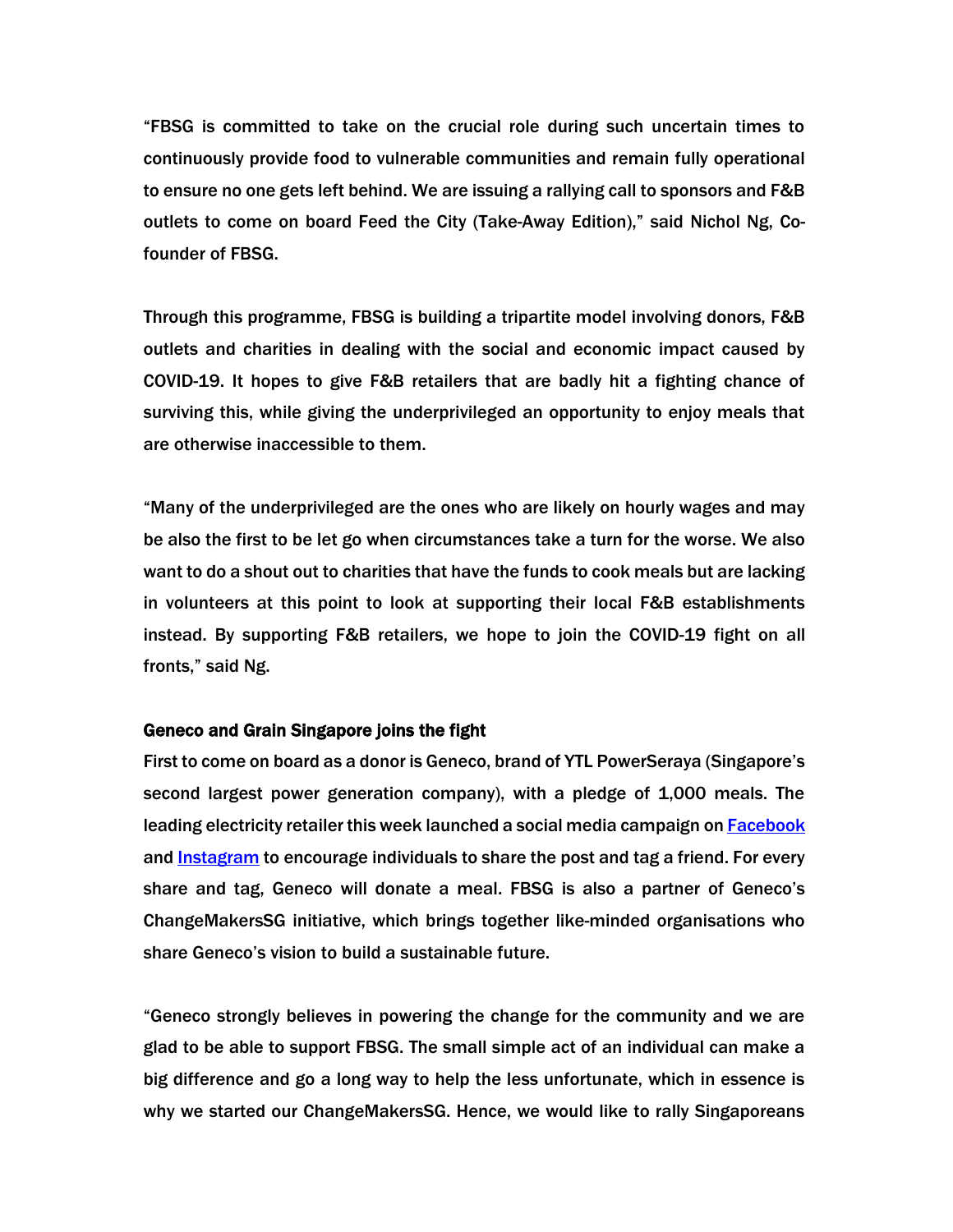to stay united as one and hope everyone can contribute by donating to FBSG," said Alex Chan, Head of Marketing at Geneco.

Online caterer Grain, the first F&B partner under the programme, has pledged to provide nutritious meals at a special rate.

"While this is an intensely stressful time with a lot of uncertainty, there are also a lot of opportunities for us to support and be kind to one another. At Grain, apart from adapting our business to prioritise the well-being of our customers and our team, we realise there is a role we can play in supporting our food rescue partners and healthcare heroes in these challenging times. Now more than ever, we can all appreciate just how connected we are, and the importance of coming together to protect our community in times of great need. With support from the Singapore government, as well as timely initiatives such as Feed the City, we are confident that we will get through these difficult times together," said Shawn Liam, Director of Grain.

## Meals for senior citizens and needy families

The meals will be distributed by FBSG's volunteers to senior citizens from FBSG's beneficiary centres that are facing challenges providing food and meals to their clients.

The initial target group are from Senior Activity Centres that are currently closed for activities, leaving seniors to stay home with limited interaction. Another group are families affected by job losses and no-pay leave from this pandemic.

"Feed the City (Take-Away Edition) is expected to last for two months or until the COVID-19 situation improves and the DORSCON level goes back to Green. With this in mind, we are looking for more donors and partners to join us in this community effort to feed the hungry. We welcome different types of F&B players – from cooked meals to confectionaries – to partner with us. Our message to everyone in Singapore is 'Support your local eatery today'," said Ng.